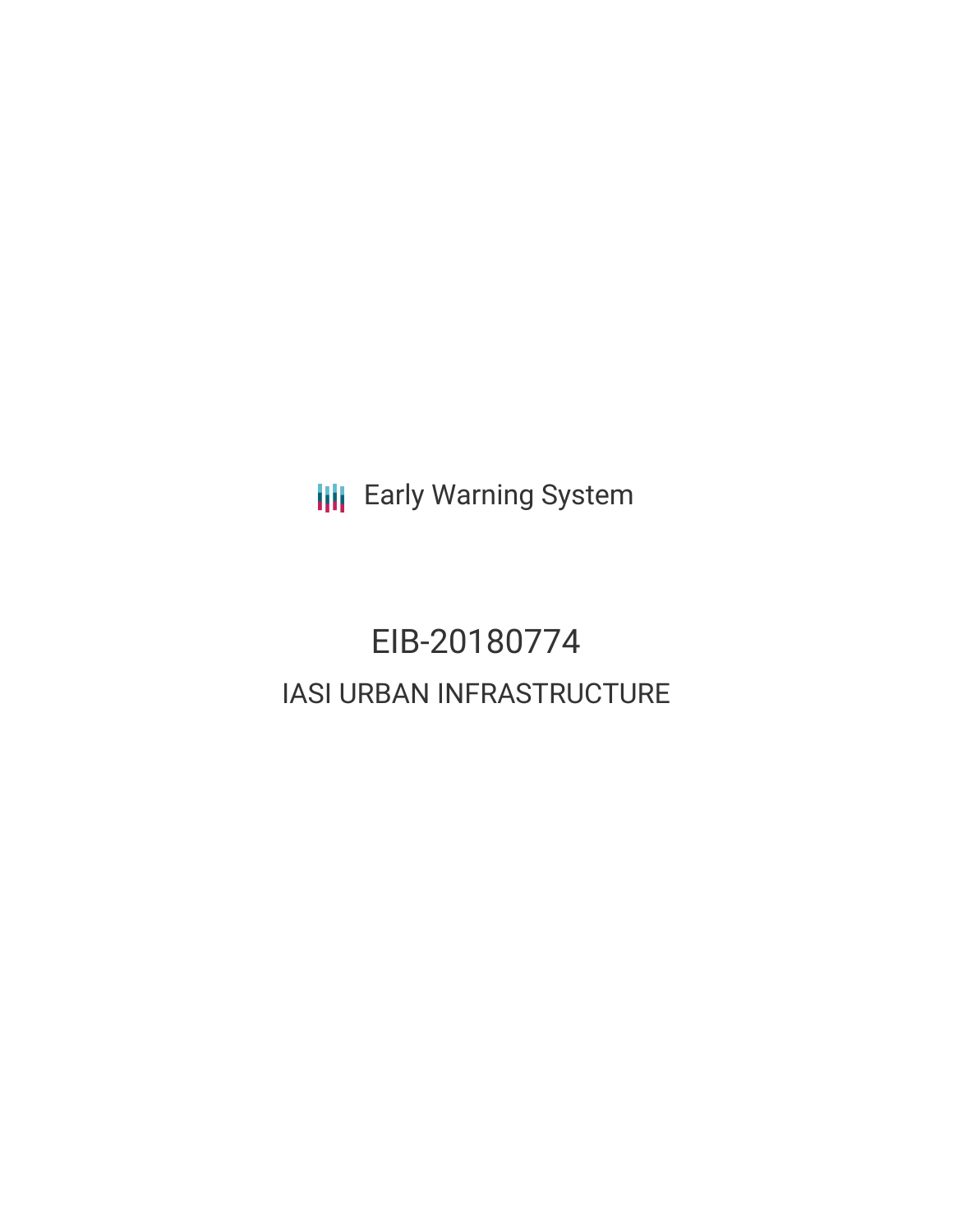### **Quick Facts**

| <b>Countries</b>              | Romania                        |
|-------------------------------|--------------------------------|
| <b>Financial Institutions</b> | European Investment Bank (EIB) |
| <b>Status</b>                 | Approved                       |
| <b>Bank Risk Rating</b>       | U                              |
| <b>Borrower</b>               | MUNICIPIUL IASI                |
| <b>Sectors</b>                | Construction                   |
| <b>Investment Type(s)</b>     | Loan                           |
| <b>Loan Amount (USD)</b>      | $$24.78$ million               |
| <b>Project Cost (USD)</b>     | \$49.56 million                |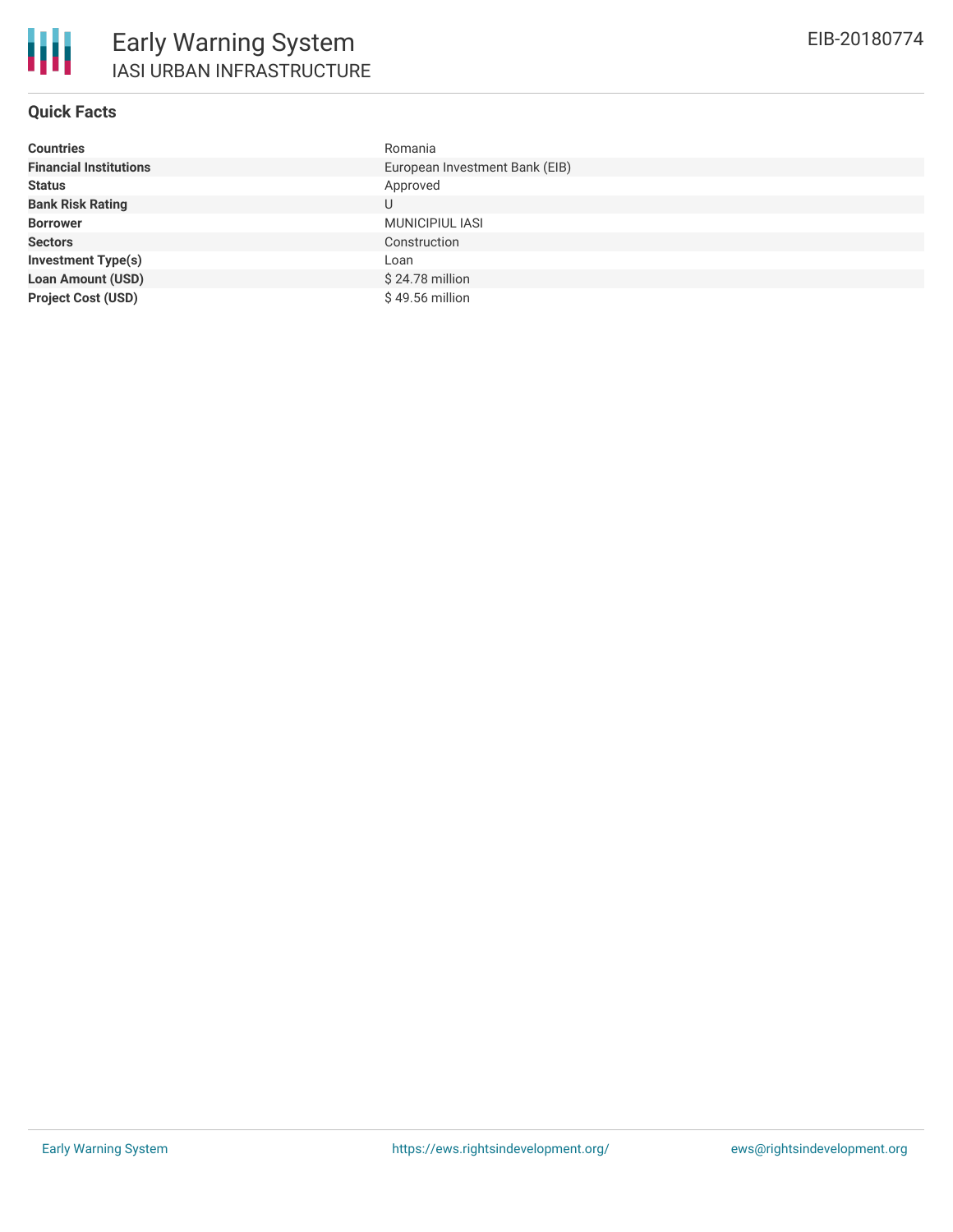

### **Project Description**

The project consists of a multi-annual investment programme of the Municipality of Iasi, in Romania for the modernisation of mobility, education and social infrastructure.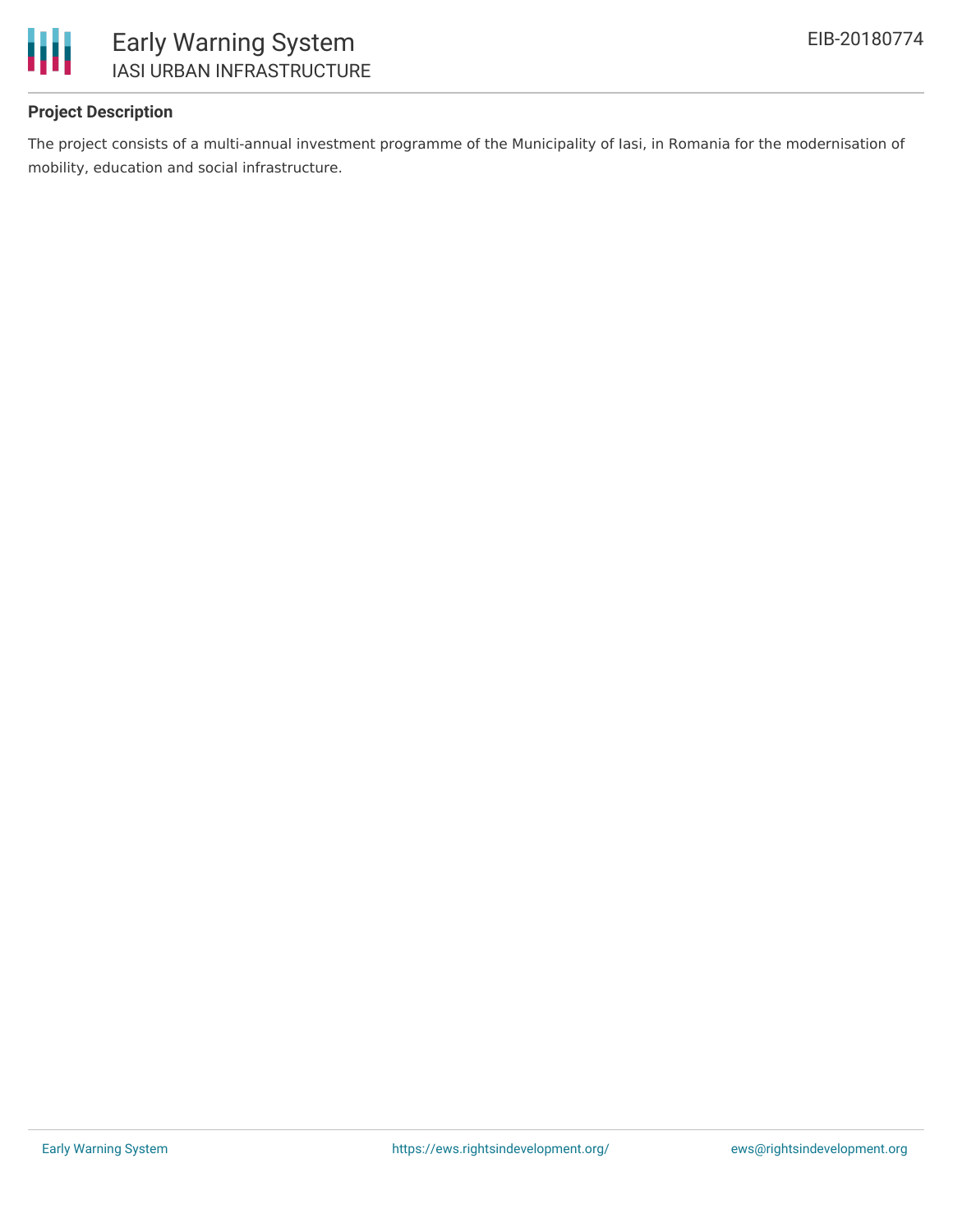

#### **Investment Description**

European Investment Bank (EIB)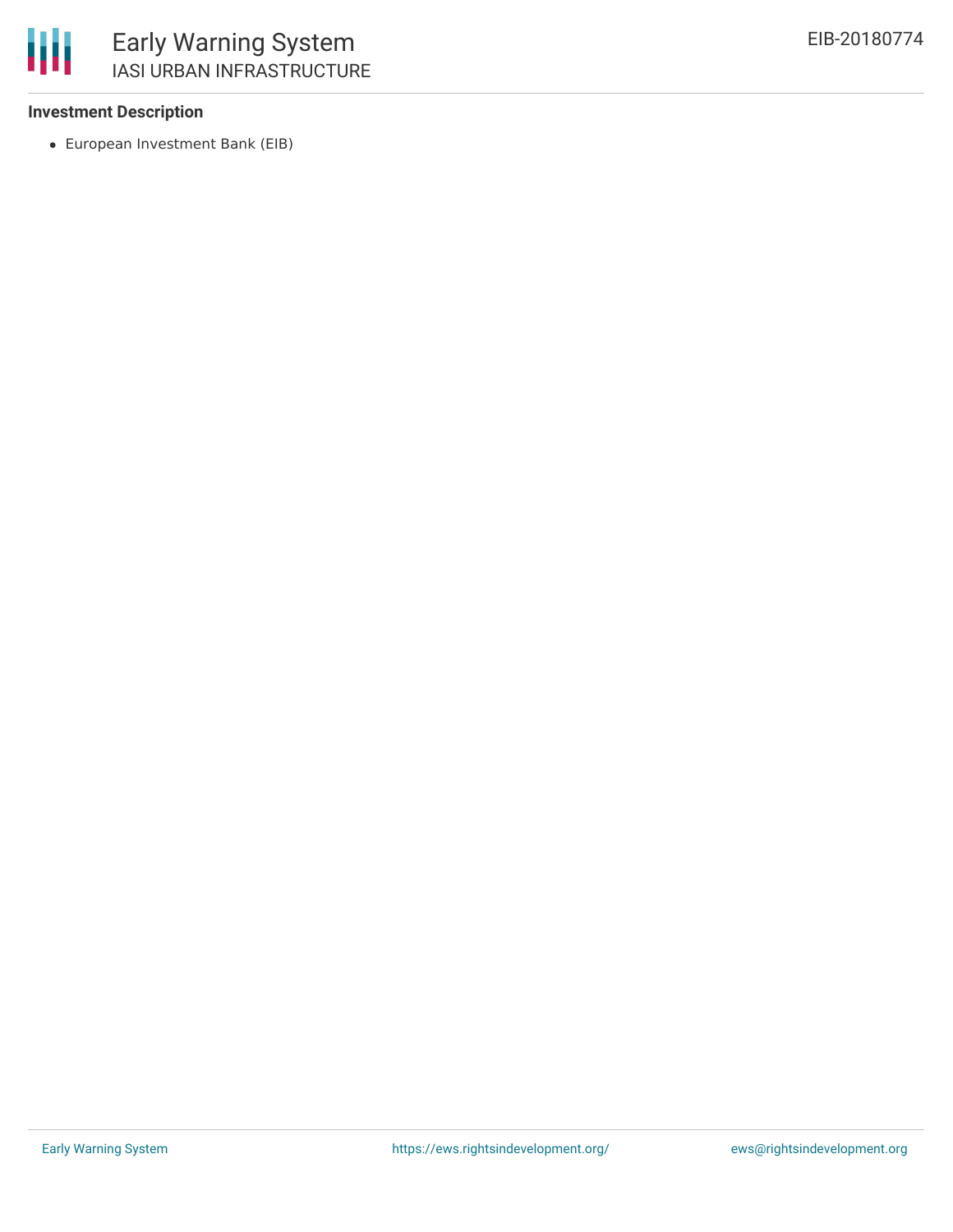#### **Contact Information**

Project contacts not available at the time of disclosure.

#### ACCOUNTABILITY MECHANISM OF EIB

The EIB Complaints Mechanism is designed to facilitate and handle complaints against the EIB by individuals, organizations or corporations affected by EIB activities. When exercising the right to lodge a complaint against the EIB, any member of the public has access to a two-tier procedure, one internal - the Complaints Mechanism Office - and one external - the European Ombudsman. A complaint can be lodged via a written communication addressed to the Secretary General of the EIB, via email to the dedicated email address complaints@eib.org, by completing the online complaint form available at the following address: http://www.eib.org/complaints/form, via fax or delivered directly to the EIB Complaints Mechanism Division, any EIB local representation office or any EIB staff. For further details, check:

http://www.eib.org/attachments/strategies/complaints\_mechanism\_policy\_en.pdf

When dissatisfied with a complaint to the EIB Complaints Mechanism, citizens can then turn towards the European Ombudsman. A memorandum of Understanding has been signed between the EIB and the European Ombudsman establishes that citizens (even outside of the EU if the Ombudsman finds their complaint justified) can turn towards the Ombudsman on issues related to 'maladministration' by the EIB. Note that before going to the Ombudsman, an attempt must be made to resolve the case by contacting the EIB. In addition, the complaint must be made within two years of the date when the facts on which your complaint is based became known to you. You can write to the Ombudsman in any of the languages of the European Union. Additional details, including filing requirements and complaint forms, are available at: http://www.ombudsman.europa.eu/atyourservice/interactiveguide.faces